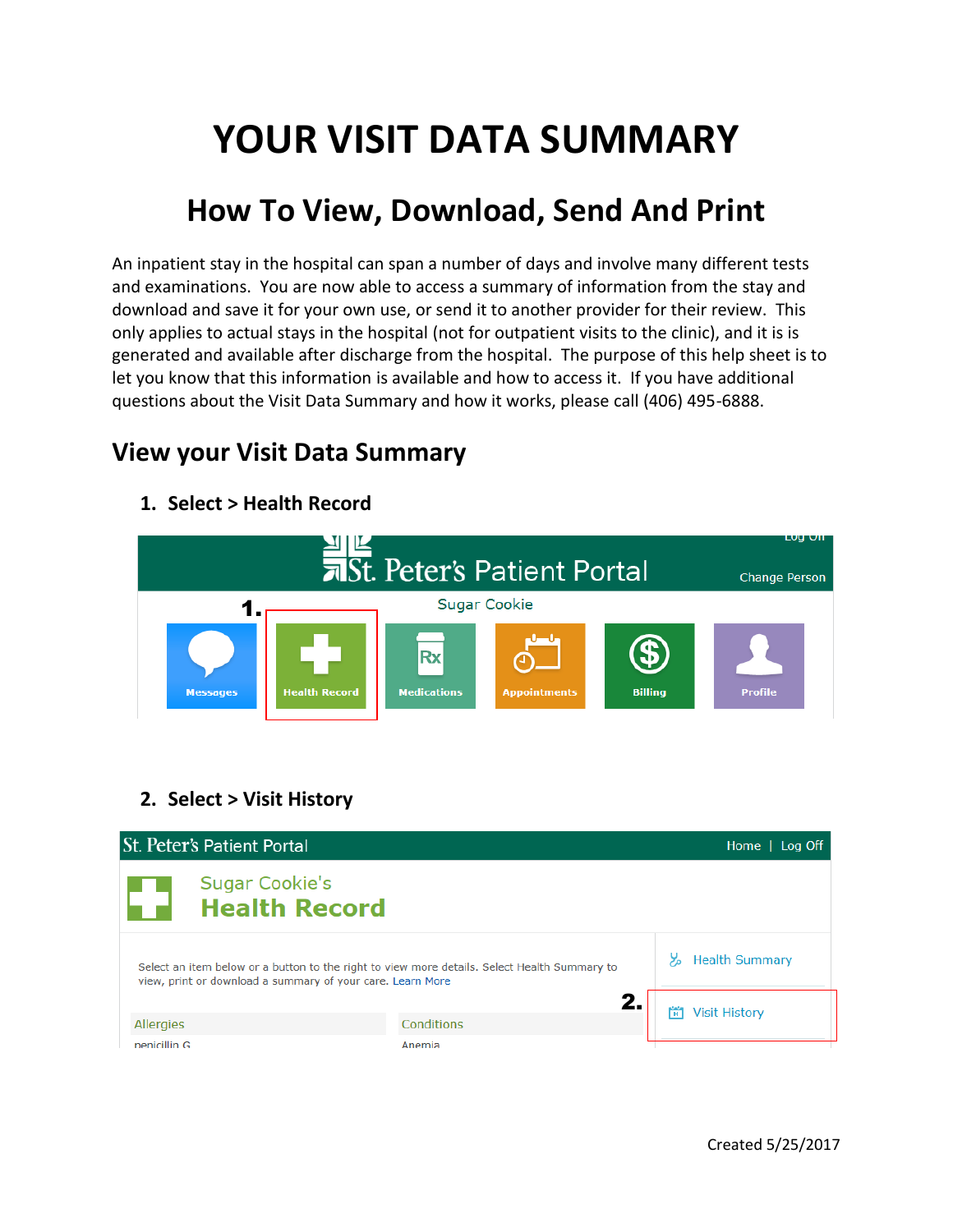## **3. Select your most recent inpatient stay from the Visit History list.**

| Jul 08, 2016 at 8:06 am  | Office - North<br><b>Medical Clinic</b>      | North Medical Clinic      |
|--------------------------|----------------------------------------------|---------------------------|
| Jun 09, 2016 at 2:07 pm  | Office - St. Peter's<br><b>Medical Group</b> | St. Peter's Medical Group |
| Jun 09, 2016 at 2:06 pm  | <b>Inpatient</b>                             | 3 South Medical Floor     |
|                          |                                              |                           |
| Jun 03, 2016 at 11:50 am | Office - St. Peter's<br><b>Medical Group</b> | St. Peter's Medical Group |

### **4. Select > Visit Data Summary**

| <b>St. Peter's Patient Portal</b>                                     | Home   Log Off                            |
|-----------------------------------------------------------------------|-------------------------------------------|
| <b>Sugar Cookie's</b><br>$\mathbf H$<br><b>Visit History</b>          |                                           |
| June 9, 2016 Inpatient                                                | <b>Back to Visit History</b><br>⊲<br>List |
| View the summary of this visit. Learn More                            | a<br>Print                                |
| <b>Visit Summary</b>                                                  |                                           |
| 3 South Medical Floor<br><b>Visit Location:</b><br>Visit Data Summary |                                           |
| Your Care Instructions and Documents                                  |                                           |
| There are no summary, instruction, or form documents for this visit   |                                           |
| <b>Visit Care Team</b><br>Provider Type                               |                                           |
| Debbie L CLS<br>PRIMARY CARE PHYSICIAN                                |                                           |
| ADMITTING<br>N, ELIZABETH                                             |                                           |
| N, ELIZABETH<br><b>ATTENDING</b>                                      |                                           |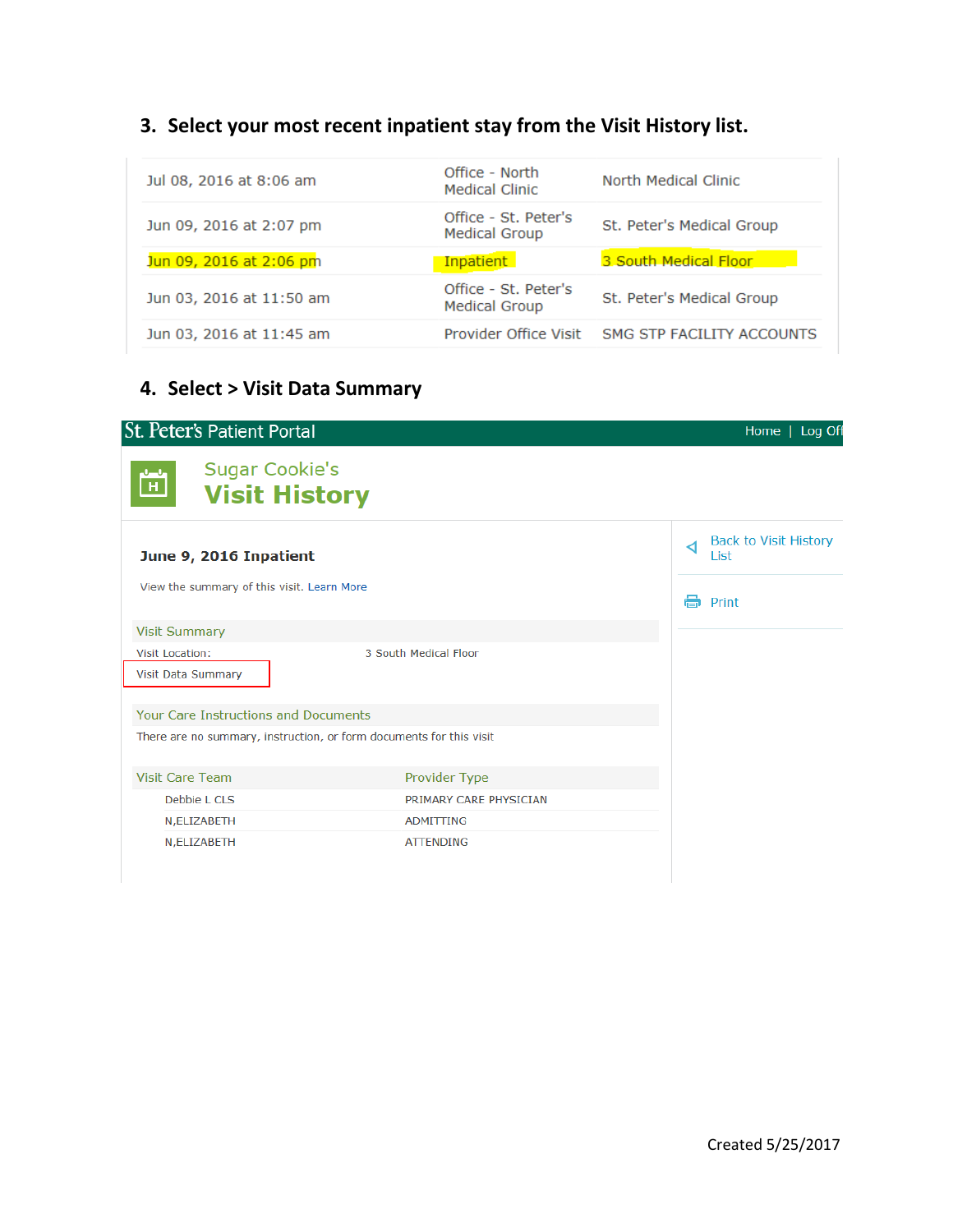

## **Update Your Visit Data Summary**

#### **5. Select > Create New Visit Data Summary**

The Visit Data Summary is a dynamic document that can be updated in order to pull in your most recent health information. After you Select > Create New Visit Data Summary, it will take a minute or two for all your information to be compiled. Select > Back to Visit Detail and then wait for a minute or two before you Select > Visit Data Summary again. Note that the date at the top of the summary will now be today's date.

## **Download Your Visit Data Summary**

#### **6. Select > Download Health Summary**

Follow the directions to download the Visit Data Summary to your computer.